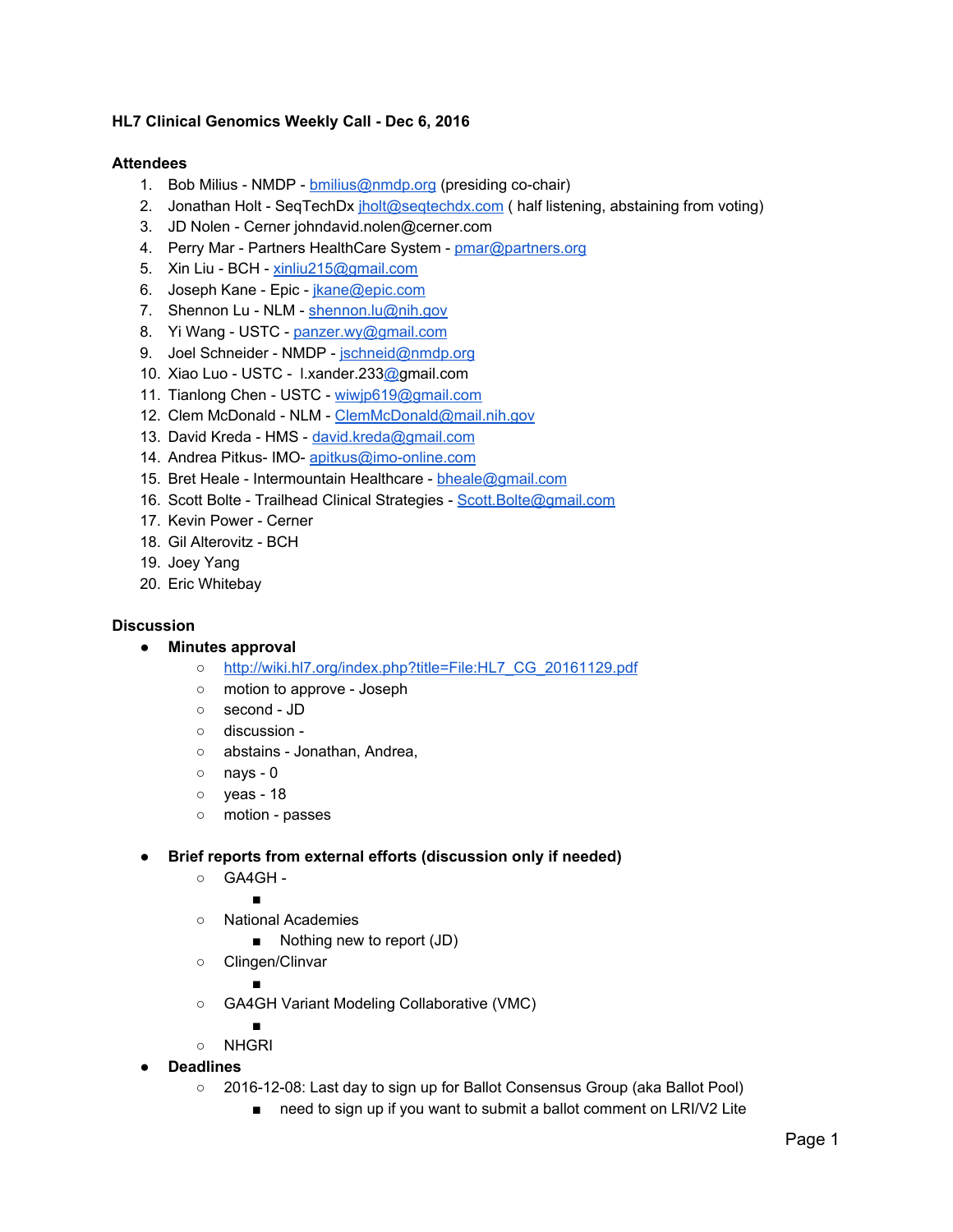- 2016-12-09: Provisional ballot opening
- 2016-12-16: Deadline to post CG WGM agenda on the [WGM information](https://urldefense.proofpoint.com/v2/url?u=http-3A__wiki.hl7.org_index.php-3Ftitle-3DWGM-5Finformation&d=CwMFAg&c=C_O335FEx-vf3XHLXGN8TO1BAxpi8-UjLCbu_DQ0pZI&r=ryg_9rF5dRVeoA6Q9Ubodw&m=xo7e1rlyKZLSDF2UDODPytxXYGafQv2SxSBr6T4LkfE&s=KjpC4Z8BbZYs0jDe18afk4INj9fAQdS5bSMH5Uld6qo&e=) page (WG Health metric)
- **● Upcoming calls through next WGM in San Antonio**
	- Dec 13 Amnon presenting his FHIR proposal
	- Dec 20 Deadline for DAM poll results; vote to accept FHIR subgroup recommendations
	- Dec 27 (cancel?)
	- $\circ$  Jan 3 -
	- Jan 10 -
- **● DAM**
	- [https://docs.google.com/document/d/1BrpqPbgUCvtrPvRdf-oikK0pHiKUxo5QdZahxX9Z7d](https://docs.google.com/document/d/1BrpqPbgUCvtrPvRdf-oikK0pHiKUxo5QdZahxX9Z7dU/edit) [U/edit](https://docs.google.com/document/d/1BrpqPbgUCvtrPvRdf-oikK0pHiKUxo5QdZahxX9Z7dU/edit)
	- Dec 6 Truly quick review (20 min) of new Clinical Sequencing DAM document by Gil or David with a google or doodle poll released opens after meeting to vote yes/no to publish and stays open until Dec 20 (per below) as the document is long! *DAM document will be delivered in two formats: markup in view-only Google doc and clean version in PDF, the actual candidate*.
	- David K presented the document
	- Clem suggested that the title be altered with a clarifying subtitle
		- members encouraged to submit possible subtitles to co-chairs
	- Clem can we make changes/edits?
		- Bob M we had several weeks for changes and edits; this should be a vote for the document as is; workgroup should read and submit vote with commits
	- David K this doesn't have to be perfect; we need to publish the DAM and continue to work on the next version. It's a valuable document and should be shared.
- **●**

## **● FHIR Ballot reconciliation update**

- FHIR reconciliation spreadsheet
	- Short url -<http://bit.ly/2gaglig>
	- Long url [https://docs.google.com/spreadsheets/d/17fqbTWKrIvPysZXIhlhLX4proKpv95inFQ](https://docs.google.com/spreadsheets/d/17fqbTWKrIvPysZXIhlhLX4proKpv95inFQGVNO54axk/edit#gid=0) [GVNO54axk/edit#gid=0](https://docs.google.com/spreadsheets/d/17fqbTWKrIvPysZXIhlhLX4proKpv95inFQGVNO54axk/edit#gid=0)
- FHIR Subgroup Meeting minutes:
	- Short url -<http://bit.ly/2gvRSbq>
	- Long url:

[https://docs.google.com/document/d/1FGCQRtxJKyHhnC1uB\\_t4sJZ9yXbLMGOqP](https://docs.google.com/document/d/1FGCQRtxJKyHhnC1uB_t4sJZ9yXbLMGOqPXHPr5tSLLQ/edit?pref=2&pli=1#heading=h.ntntuef6iwzkDAM) [XHPr5tSLLQ/edit?pref=2&pli=1#heading=h.ntntuef6iwzkDAM](https://docs.google.com/document/d/1FGCQRtxJKyHhnC1uB_t4sJZ9yXbLMGOqPXHPr5tSLLQ/edit?pref=2&pli=1#heading=h.ntntuef6iwzkDAM)

- See<http://build.fhir.org/>for current build.
- Motion by David Kreda, second by Clem
	- *● We (a) approve the reconciliation by the CGWG FHIR subgroup of the STU3 genomic profiles/resources (voted on Nov 17 to upload to gforge), which include 6 specifications in total;*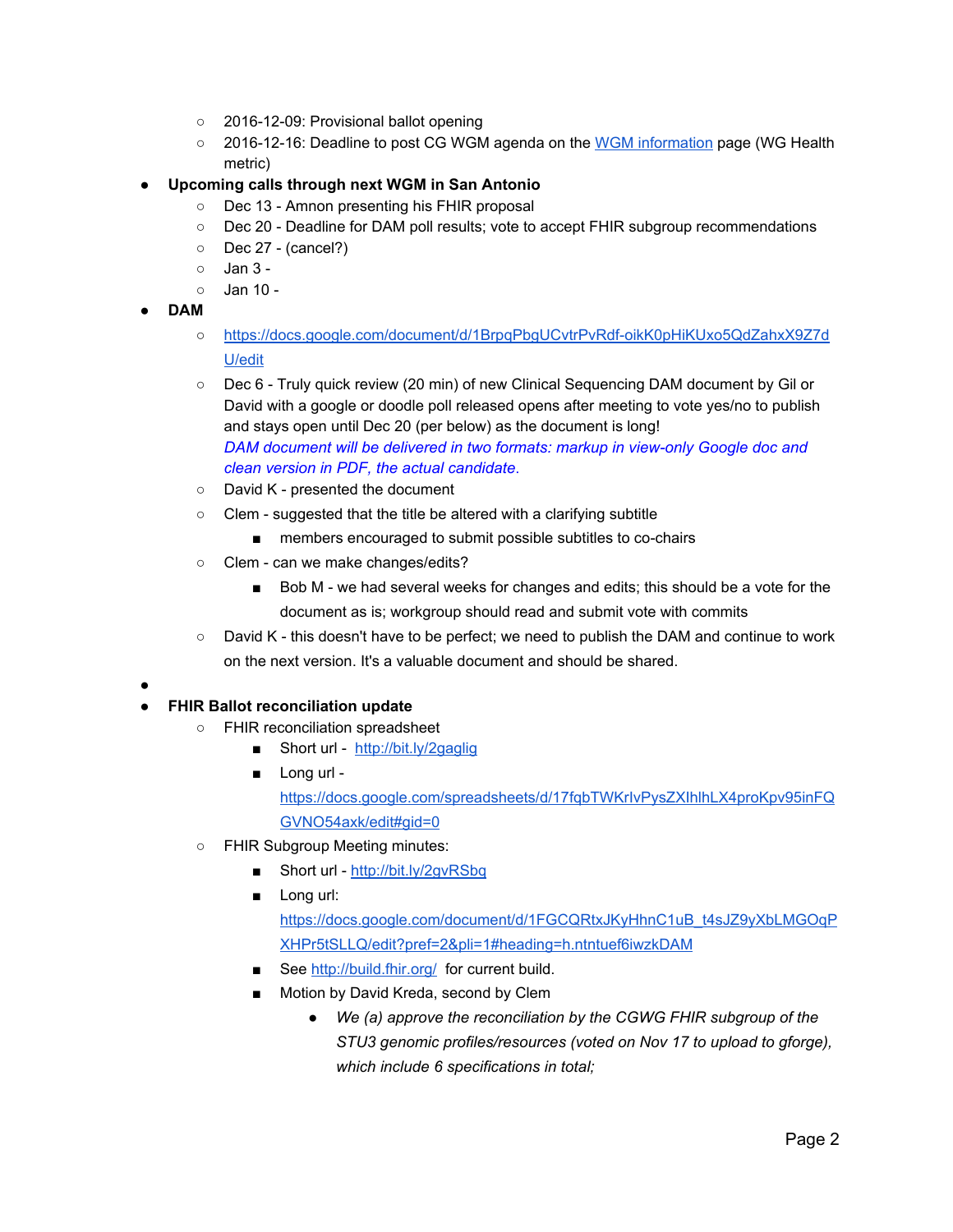- *○ (b) deem that reconciled specification to have achieved a Level 1 Maturity in terms of the FHIR Maturity Model. (b) to be submitted to subgroup*
- discussion
- tabled for two weeks (to voted on Dec 20)
- ●
- o Upcoming deadlines based on email from lloyd about FHIR workflow:
	- Timelines for the revised cycle are as follows:
	- **Sun. Nov. 27-** Ballot substantive resource freeze (prioritize resources that IGs will be based on)
	- **Sun. Dec. 4** Ballot total freeze
	- **Sun. Dec. 9** (or a day or two earlier) Freeze released all changes allowed
	- **Sun. Feb. 5** Ballot reconciliation deadline All ballot comments must be reconciled, tracker issue report must be clean
	- **Sun. Feb. 19** Publication substantive resource freeze
	- **Sun. Feb 26** Publication total freeze
	- **Mon. Feb 27** QA period opens
	- **Tue. Feb 28 FMM QA spreadsheet** updated for all WG resources
	- **Sun. Mar. 13** QA period closes
	- **Sun. Mar. 20** All QA applied
	- "following week" STU 3 is published
- **● V2 "Lite" / LRI**
	- LRI PSS update
		- Weekly V2 Lite sub-group meeting
		- Mondays, at 12:00-1:00 PM ET
			- day/time based on respondents to doodle poll sent out last month
		- First meeting yesterday
			- [http://wiki.hl7.org/images/a/a9/HL7\\_CG\\_V2\\_20161205.pdf](http://wiki.hl7.org/images/a/a9/HL7_CG_V2_20161205.pdf)
		- Triaged a block of Negative votes, to be sent to larger group for block vote.
- **● Decision Making Processes**
	- [http://www.hl7.org/documentcenter/public/wg/clingenomics/HL7\\_WG\\_DMP\\_v3.0\\_CG\\_v2\\_0](http://www.hl7.org/documentcenter/public/wg/clingenomics/HL7_WG_DMP_v3.0_CG_v2_09172014%20final.doc) [9172014%20final.doc](http://www.hl7.org/documentcenter/public/wg/clingenomics/HL7_WG_DMP_v3.0_CG_v2_09172014%20final.doc)
- **● San Antonio WGM - Agenda**
	- [http://wiki.hl7.org/index.php?title=File:HL7\\_WGM\\_Jan2017\\_-\\_Clinical\\_Genomics\\_Agenda.d](http://wiki.hl7.org/index.php?title=File:HL7_WGM_Jan2017_-_Clinical_Genomics_Agenda.docx) [ocx](http://wiki.hl7.org/index.php?title=File:HL7_WGM_Jan2017_-_Clinical_Genomics_Agenda.docx)
- **● Other**
	- **○**
- **● Chat**
	- from Kevin M. Power (internal) to Everyone:
		- Hi everyone I have started the WebEx, but won't be joining the audio today (in case someone tries to ask me something). Have a good meeting.
	- from Andrea Pitkus to Everyone: